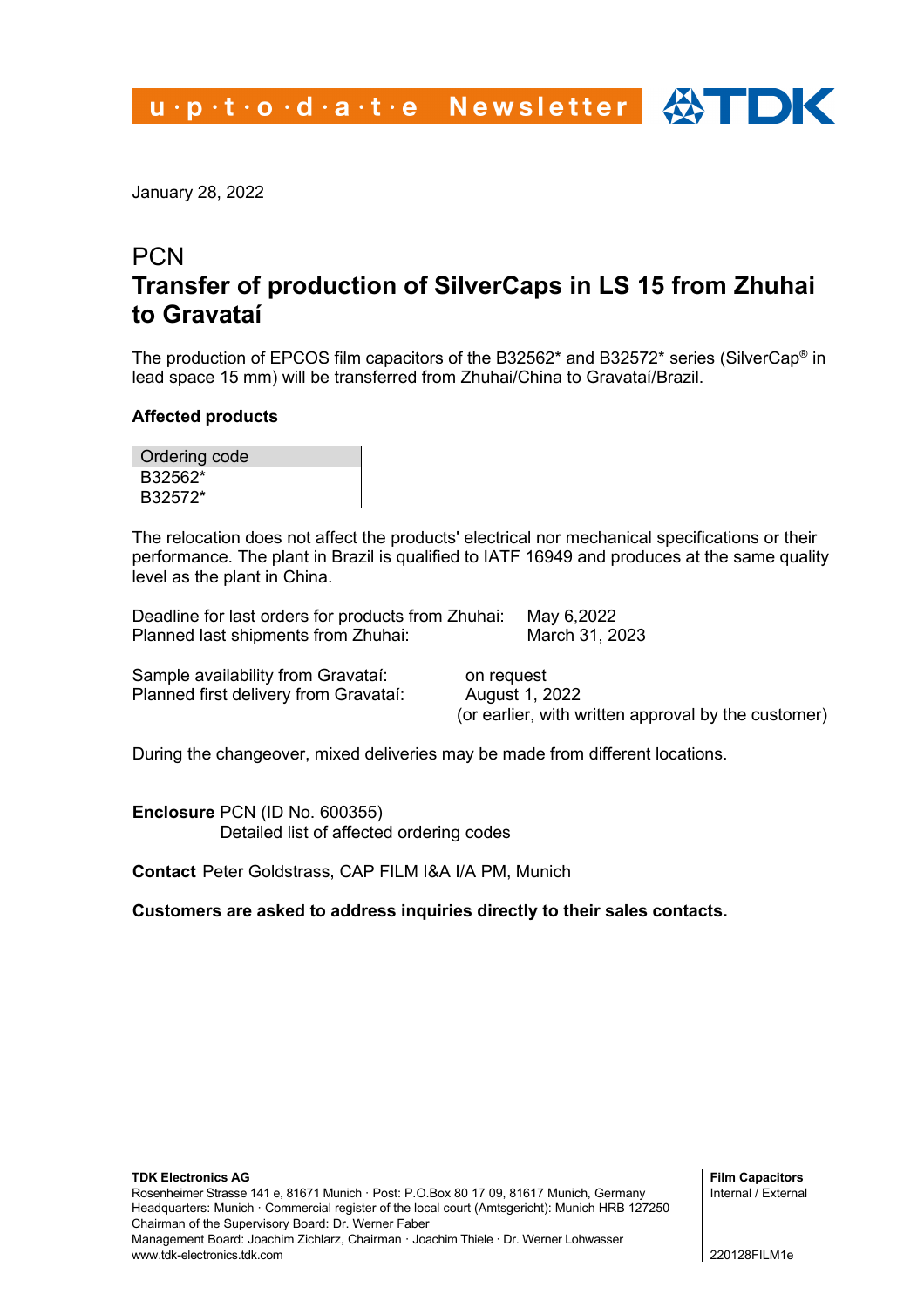

# **Product / Process Change Notification**

|    | 1. ID No. 600355                                                                                                                                                                                                                                                                                                                                                                                                                                                                               |                                         | 2. Date of announcement January 28, 2022           |                                     |  |  |
|----|------------------------------------------------------------------------------------------------------------------------------------------------------------------------------------------------------------------------------------------------------------------------------------------------------------------------------------------------------------------------------------------------------------------------------------------------------------------------------------------------|-----------------------------------------|----------------------------------------------------|-------------------------------------|--|--|
| 3. | <b>Product / product group</b><br>Film Capacitors - MKT<br><b>SilverCap®</b>                                                                                                                                                                                                                                                                                                                                                                                                                   | Old ordering code<br>B32562*<br>B32572* | New ordering code<br>no change                     | <b>Customer part number</b><br>n.a. |  |  |
|    | 4. Description of change                                                                                                                                                                                                                                                                                                                                                                                                                                                                       |                                         |                                                    |                                     |  |  |
|    | Transfer of production from Zhuhai/China to Gravataí/Brazil.                                                                                                                                                                                                                                                                                                                                                                                                                                   |                                         |                                                    |                                     |  |  |
| 5. | Effect on the product or for the customer (benefit, quality, specification, lead time)<br>No effect                                                                                                                                                                                                                                                                                                                                                                                            |                                         |                                                    |                                     |  |  |
| 6. | Quality assurance measures / risk assessment<br>No risk - no influence on product specifications and performance, qualification of Gravatai production as per<br>TDK guidelines.                                                                                                                                                                                                                                                                                                               |                                         |                                                    |                                     |  |  |
|    | 7. Scheduled date of change<br>Deadline for last orders for Zhuhai:<br>May 6, 2022<br>Planned last shipments from Zhuhai:<br>March 31, 2023<br>Sample availability from Gravataí:<br>upon request<br>Planned first delivery from Gravataí:                                                                                                                                                                                                                                                     |                                         | August 1, 2022 (or earlier with separate approval) |                                     |  |  |
|    | 8. Estimated date of first delivery of changed product August 1, 2022<br>If TDK Electronics AG does not receive notification to the contrary within a period of 10 weeks,<br>TDK Electronics AG assumes that the customer agrees to the change.<br>For an interim period we cannot rule out that old as well as new products will be shipped.<br>$\bowtie$<br>Future shipments can consist of old and new products as the new changed product is used as an<br>alternative to the old product. |                                         |                                                    |                                     |  |  |
|    | <b>Quality Management</b><br>Name Anja Kalmes                                                                                                                                                                                                                                                                                                                                                                                                                                                  |                                         | Signature<br>Signed Kalmes                         |                                     |  |  |
|    | <b>Product Marketing</b><br>Name Peter Goldstrass<br>Tel.<br>+4989540202688<br>E-mail peter.goldstrass@tdk-electronics.tdk.com                                                                                                                                                                                                                                                                                                                                                                 |                                         | Signature<br>Signed Goldstrass                     |                                     |  |  |
|    | <b>Customer feedback</b>                                                                                                                                                                                                                                                                                                                                                                                                                                                                       |                                         |                                                    |                                     |  |  |

**Customer acknowledgement Customer acknowledgement Signature**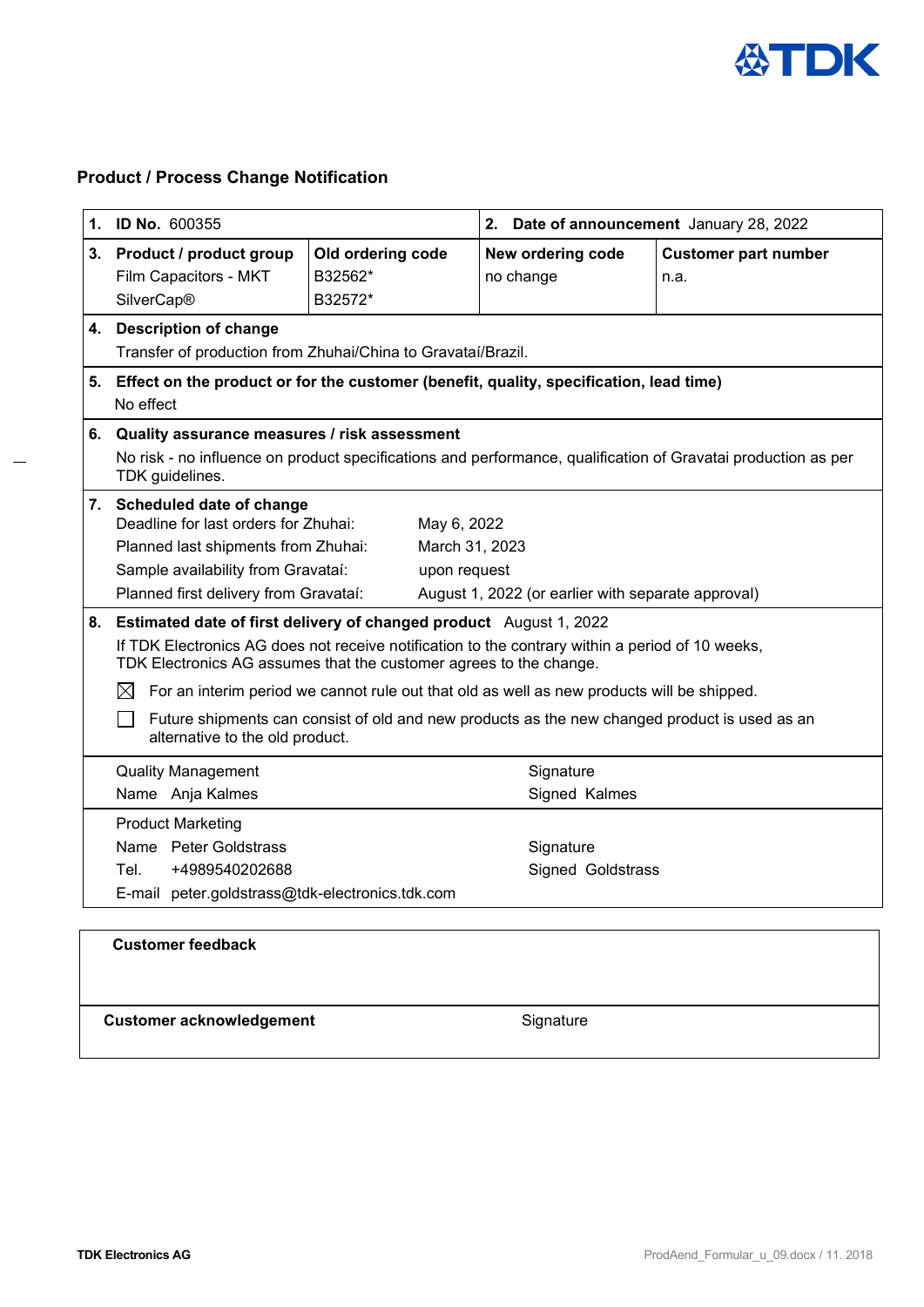

## **Annex to UPtoDATE 220128FILM1 of January 28, 2022 Transfer of production of SilverCaps in LS 15 from Zhuhai to Gravataí**

### **Affected products**

| Ordering code   | B32562H6155K000 | B32562J3105K000 | B32562J6334M289 |
|-----------------|-----------------|-----------------|-----------------|
| B32562H1106J000 | B32562H6155M000 | B32562J3105K189 | B32562J6474J000 |
| B32562H1106K000 | B32562H6684J000 | B32562J3105K289 | B32562J6474J189 |
| B32562H1106M000 | B32562H6684J189 | B32562J3105M000 | B32562J6474J289 |
| B32562H1475J000 | B32562H6684J289 | B32562J3105M189 | B32562J6474K000 |
| B32562H1475J189 | B32562H6684K000 | B32562J3105M289 | B32562J6474K189 |
| B32562H1475J289 | B32562H6684K189 | B32562J3474J000 | B32562J6474K289 |
| B32562H1475K000 | B32562H6684K289 | B32562J3474J189 | B32562J6474M000 |
| B32562H1475K189 | B32562H6684M000 | B32562J3474J289 | B32562J6474M189 |
| B32562H1475K289 | B32562H6684M189 | B32562J3474K000 | B32562J6474M289 |
| B32562H1475M000 | B32562H6684M289 | B32562J3474K189 | B32572A3105J000 |
| B32562H1475M189 | B32562H8224J000 | B32562J3474K289 | B32572A3105K000 |
| B32562H1475M289 | B32562H8224K000 | B32562J3474M000 | B32572A3105M000 |
| B32562H1685J000 | B32562H8224M000 | B32562J3474M189 | B32572A3155J000 |
| B32562H1685J189 | B32562H8334J000 | B32562J3474M289 | B32572A3155K000 |
| B32562H1685J289 | B32562H8334K000 | B32562J3684J000 | B32572A3155M000 |
| B32562H1685K000 | B32562H8334M000 | B32562J3684J189 | B32572A3225J000 |
| B32562H1685K189 | B32562H8474J000 | B32562J3684J289 | B32572A3225K000 |
| B32562H1685K289 | B32562H8474K000 | B32562J3684K000 | B32572A3225M000 |
| B32562H1685M000 | B32562H8474M000 | B32562J3684K189 | B32572A3684J000 |
| B32562H1685M189 | B32562J1225J000 | B32562J3684K289 | B32572A3684K000 |
| B32562H1685M289 | B32562J1225J189 | B32562J3684M000 | B32572A3684M000 |
| B32562H3155J000 | B32562J1225J289 | B32562J3684M189 | B32562A1105K508 |
| B32562H3155J189 | B32562J1225K000 | B32562J3684M289 | B32562A1105K512 |
| B32562H3155J289 | B32562J1225K189 | B32562J6224J000 | B32562A6154K000 |
| B32562H3155K000 | B32562J1225K289 | B32562J6224J189 | B32562A6224K000 |
| B32562H3155K189 | B32562J1225M000 | B32562J6224J289 | B32562A8224K000 |
| B32562H3155K289 | B32562J1225M189 | B32562J6224K000 | B32562A8334K000 |
| B32562H3155M000 | B32562J1225M289 | B32562J6224K189 | B32562H1475K003 |
| B32562H3155M189 | B32562J1335J000 | B32562J6224K289 | B32562H1475K026 |
| B32562H3155M289 | B32562J1335J189 | B32562J6224M000 | B32562H3105J000 |
| B32562H3225J000 | B32562J1335J289 | B32562J6224M189 | B32562H3105J003 |
| B32562H3225K000 | B32562J1335K000 | B32562J6224M289 | B32562H3155J003 |
| B32562H3225M000 | B32562J1335K189 | B32562J6334J000 | B32562H3155K003 |
| B32562H3335J000 | B32562J1335K289 | B32562J6334J189 | B32562H3185J000 |
| B32562H3335K000 | B32562J1335M000 | B32562J6334J289 | B32562H3185K000 |
| B32562H3335M000 | B32562J1335M189 | B32562J6334K000 | B32562H3225J003 |
| B32562H6105J000 | B32562J1335M289 | B32562J6334K189 | B32562H3225J289 |
| B32562H6105K000 | B32562J3105J000 | B32562J6334K289 | B32562H3335J189 |
| B32562H6105M000 | B32562J3105J189 | B32562J6334M000 | B32562H3335J289 |
| B32562H6155J000 | B32562J3105J289 | B32562J6334M189 | B32562H6105K003 |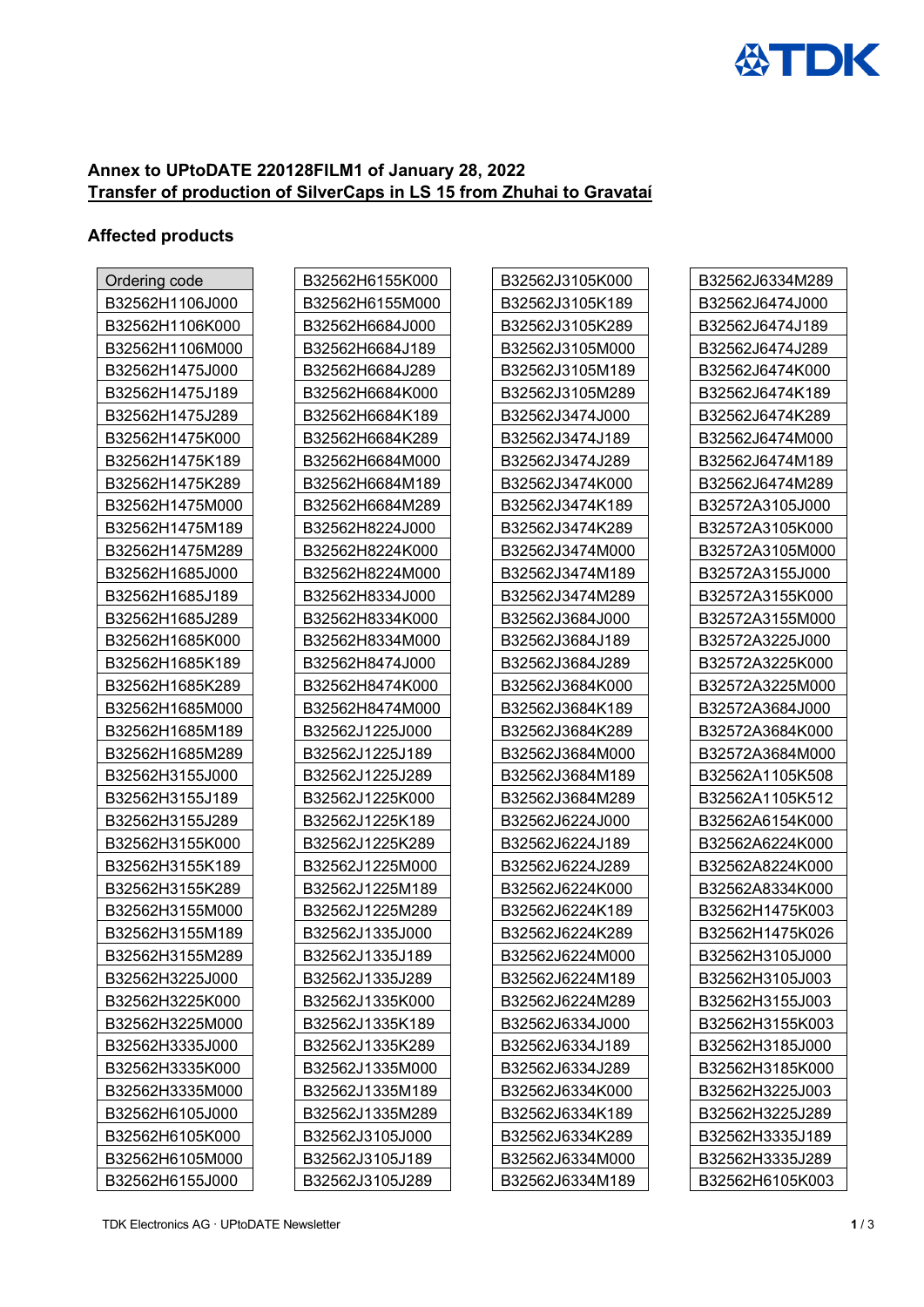

| B32562H6105K289 | B32562J3334J000 | B32562J8104K000 | B32562S3754K541 |
|-----------------|-----------------|-----------------|-----------------|
| B32562H6105M289 | B32562J3334K000 | B32562J8104K021 | B32562S3824A511 |
| B32562H6155K003 | B32562J3335J000 | B32562J8154J021 | B32562S6105K521 |
| B32562H8154K000 | B32562J3335K000 | B32562J8154J289 | B32562S6105K535 |
| B32562H8334K189 | B32562J3474K006 | B32562J8154K000 | B32562S6125K530 |
| B32562H8404J000 | B32562J3824J000 | B32562J8154K003 | B32562S6155K531 |
| B32562H8404K000 | B32562J3824K000 | B32562J8224K000 | B32562S6224J522 |
| B32562J1105J000 | B32562J6104J000 | B32562J8224M000 | B32562S6224K513 |
| B32562J1105J189 | B32562J6104K000 | B32562J8334J021 | B32562S6224K520 |
| B32562J1105K000 | B32562J6104K004 | B32562J8334K000 | B32562S6224M513 |
| B32562J1105K189 | B32562J6104K189 | B32562J8474J000 | B32562S6224M518 |
| B32562J1105M189 | B32562J6105J000 | B32562J8474K000 | B32562S6334K558 |
| B32562J1106J000 | B32562J6105J189 | B32562J8474K289 | B32562S6334K568 |
| B32562J1106K000 | B32562J6105K000 | B32562S1106K512 | B32562S8104J836 |
| B32562J1106K003 | B32562J6105K003 | B32562S1106K520 | B32562S8104K836 |
| B32562J1106K006 | B32562J6105K004 | B32562S1126K506 | B32562S8154K501 |
| B32562J1155J000 | B32562J6105K189 | B32562S1305J517 | B32562S8154K503 |
| B32562J1155K000 | B32562J6105K736 | B32562S1305J518 | B32562S8154K511 |
| B32562J1335K003 | B32562J6105M000 | B32562S1475K511 | B32562S8154K512 |
| B32562J1395K000 | B32562J6154J000 | B32562S1475K512 | B32562S8154K513 |
| B32562J1474J000 | B32562J6154K000 | B32562S1475K524 | B32562S8224K502 |
| B32562J1474K000 | B32562J6154K021 | B32562S3105A510 | B32572A3105K289 |
| B32562J1475J000 | B32562J6155J000 | B32562S3105J420 | B32572A3225K003 |
| B32562J1475K000 | B32562J6155K000 | B32562S3105J421 | B32572A3225M003 |
| B32562J1475K189 | B32562J6184K000 | B32562S3105J531 | B32572A3474J000 |
| B32562J1684K000 | B32562J6224K004 | B32562S3155J522 | B32572A3474K000 |
| B32562J1685J000 | B32562J6274M000 | B32562S3155J566 | B32572A3474K003 |
| B32562J1685J006 | B32562J6334J003 | B32562S3155K567 | B32572A3474K420 |
| B32562J1685J289 | B32562J6334J004 | B32562S3155K577 | B32572A3684J004 |
| B32562J1685K000 | B32562J6334J006 | B32562S3185J578 | B32572J3105K004 |
| B32562J1685K189 | B32562J6334J021 | B32562S3225J537 | B32572J3474K509 |
| B32562J3105J003 | B32562J6334K026 | B32562S3225J568 | B32572J3684K000 |
| B32562J3105J249 | B32562J6473K000 | B32562S3225K537 | B32572J3684K003 |
| B32562J3105K003 | B32562J6474K003 | B32562S3225K552 | B32572S3105J420 |
| B32562J3105K004 | B32562J6683J000 | B32562S3305J572 | B32572S3105K420 |
| B32562J3105K006 | B32562J6683K000 | B32562S3305K518 | B32572S3105K506 |
| B32562J3155J000 | B32562J6684J000 | B32562S3305K551 | B32572S3105K528 |
| B32562J3155J003 | B32562J6684J003 | B32562S3305K553 | B32572S3105K538 |
| B32562J3155J189 | B32562J6684J008 | B32562S3305K562 | B32572S3105K541 |
| B32562J3155K000 | B32562J6684K000 | B32562S3305K566 | B32572S3105K547 |
| B32562J3155K189 | B32562J6684K003 | B32562S3305K571 | B32572S3155K516 |
| B32562J3185K000 | B32562J6684K004 | B32562S3335A515 | B32572S3155K529 |
| B32562J3225J000 | B32562J6684K289 | B32562S3335J561 | B32572S3155K539 |
| B32562J3225K000 | B32562J8104J000 | B32562S3335K512 | B32572S3155K542 |
| B32562J3225K003 | B32562J8104J003 | B32562S3684J420 | B32572S3225K517 |
| B32562J3225K189 | B32562J8104J021 | B32562S3684K420 | B32572S3225K540 |